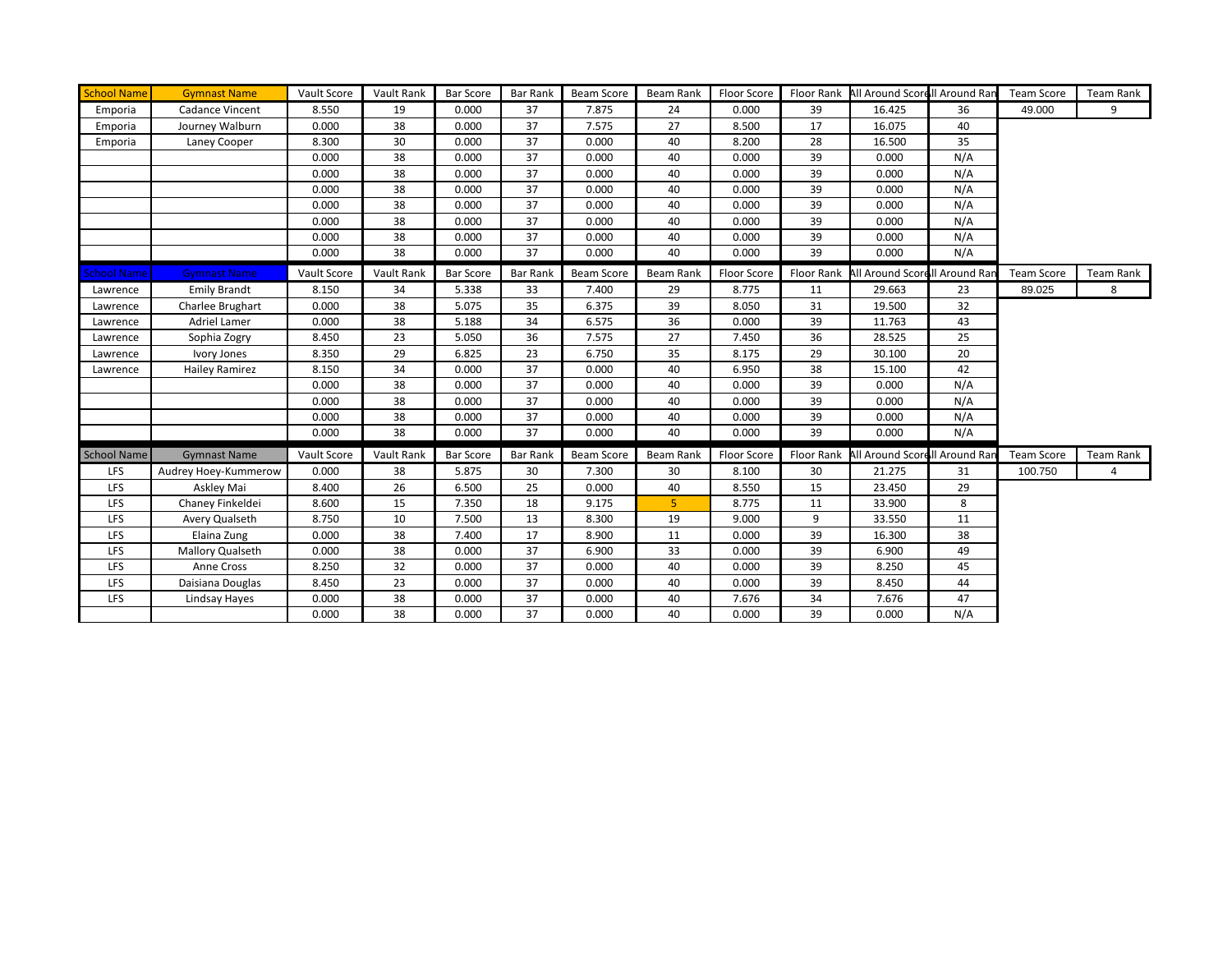| <b>School Name</b> | <b>Gymnast Name</b>    | Vault Score | Vault Rank     | <b>Bar Score</b> | <b>Bar Rank</b> | Beam Score        | Beam Rank      | Floor Score | Floor Rank        | All Around Scorell Around Ran |     | <b>Team Score</b> | <b>Team Rank</b> |
|--------------------|------------------------|-------------|----------------|------------------|-----------------|-------------------|----------------|-------------|-------------------|-------------------------------|-----|-------------------|------------------|
| Newton             | Elisa Fernandez        |             | 38             | 7.075            | 22              | 6.800             | 34             | 8.375       | 20                | 22.250                        | 30  | 22.250            | 12               |
|                    |                        |             | 38             |                  | 37              |                   | 40             |             | 39                |                               |     |                   |                  |
|                    |                        |             | 38             |                  | 37              |                   | 40             |             | 39                |                               |     |                   |                  |
|                    |                        |             | 38             |                  | 37              |                   | 40             |             | 39                |                               |     |                   |                  |
|                    |                        |             | 38             |                  | 37              |                   | 40             |             | 39                |                               |     |                   |                  |
|                    |                        |             | 38             |                  | 37              |                   | 40             |             | 39                |                               |     |                   |                  |
|                    |                        |             | 38             |                  | 37              |                   | 40             |             | 39                |                               |     |                   |                  |
|                    |                        |             | 38             |                  | 37              |                   | 40             |             | 39                |                               |     |                   |                  |
|                    |                        |             | 38             |                  | 37              |                   | 40             |             | 39                | 0.000                         | N/A |                   |                  |
|                    |                        |             | 38             |                  | 37              |                   | 40             |             | 39                | 0.000                         | N/A |                   |                  |
| <b>School Name</b> | <b>Gymnast Name</b>    | Vault Score | Vault Rank     | <b>Bar Score</b> | <b>Bar Rank</b> | Beam Score        | Beam Rank      | Floor Score | <b>Floor Rank</b> | All Around Scorell Around Rar |     | <b>Team Score</b> | Team Rank        |
| Olathe East        | Alexa True             | 8.600       | 15             | 5.475            | 32              | 7.675             | 26             | 7.925       | 33                | 29.675                        | 22  | 100.138           | 5                |
| Olathe East        | Aria Jaberian          | 8.900       | 8              | 6.500            | 25              | 8.975             | 10             | 8.450       | 18                | 32.825                        | 15  |                   |                  |
| Olathe East        | Paige Schmideskamp     | 8.650       | 13             | 7.650            | 9               | 8.500             | 16             | 8.700       | 14                | 33.500                        | 12  |                   |                  |
| Olathe East        | Lainey Palmer          | 8.750       | 10             | 7.663            | 8               | 8.250             | 20             | 9.150       | 6                 | 33.813                        | 9   |                   |                  |
|                    |                        | 0.000       | 38             | 0.000            | 37              | 0.000             | 40             | 0.000       | 39                | 0.000                         | N/A |                   |                  |
|                    |                        | 0.000       | 38             | 0.000            | 37              | 0.000             | 40             | 0.000       | 39                | 0.000                         |     |                   |                  |
|                    |                        | 0.000       | 38             | 0.000            | 37              | 0.000             | 40             | 0.000       | 39                | 0.000                         |     |                   |                  |
|                    |                        | 0.000       | 38             | 0.000            | 37              | 0.000             | 40             | 0.000       | 39                | 0.000                         |     |                   |                  |
|                    |                        | 0.000       | 38             | 0.000            | 37              | 0.000             | 40             | 0.000       | 39                | 0.000                         | N/A |                   |                  |
|                    |                        | 0.000       | 38             | 0.000            | 37              | 0.000             | 40             | 0.000       | 39                | 0.000                         | N/A |                   |                  |
| <b>School Name</b> | <b>Gymnast Name</b>    | Vault Score | Vault Rank     | <b>Bar Score</b> | <b>Bar Rank</b> | <b>Beam Score</b> | Beam Rank      | Floor Score | <b>Floor Rank</b> | All Around Scorell Around Rar |     | <b>Team Score</b> | Team Rank        |
| Olathe North       | Paige Garza            | 9.100       | 5              | 7.475            | 14              | 0.000             | 40             | 9.200       | 5                 | 25.775                        | 28  | 110.475           | $\mathbf{1}$     |
| Olathe North       | Lindsay Ray            | 0.000       | 38             | 7.838            | $\overline{7}$  | 9.475             | $\overline{3}$ | 0.000       | 39                | 17.313                        | 33  |                   |                  |
| Olathe North       | Riley Johner           | 0.000       | 38             | 8.413            | $\overline{4}$  | 8.900             | 11             | 0.000       | 39                | 17.313                        | 33  |                   |                  |
| Olathe North       | Hannah Jensen          | 9.050       | 6              | 8.250            | 6               | 8.350             | 17             | 9.000       | 9                 | 34.650                        |     |                   |                  |
| Olathe North       | Ella Margheim          | 9.650       | $\overline{1}$ | 9.138            | $\overline{1}$  | 9.825             | $\mathbf{1}$   | 9.800       | $\mathbf{1}$      | 38.413                        |     |                   |                  |
| Olathe North       | <b>Delaney Stanley</b> | 9.150       | $\overline{4}$ | 0.000            | 37              | 9.000             | 8              | 9.475       | 3                 | 27.625                        |     |                   |                  |
| Olathe North       | Amirah Allen           | 8.150       | 34             | 0.000            | 37              | 0.000             | 40             | 8.225       | 27                | 16.375                        |     |                   |                  |
|                    |                        | 0.000       | 38             | 0.000            | 37              | 0.000             | 40             | 0.000       | 39                | 0.000                         |     |                   |                  |
|                    |                        | 0.000       | 38             | 0.000            | 37              | 0.000             | 40             | 0.000       | 39                | 0.000                         |     |                   |                  |
|                    |                        | 0.000       | 38             | 0.000            | 37              | 0.000             | 40             | 0.000       | 39                | 0.000                         | N/A |                   |                  |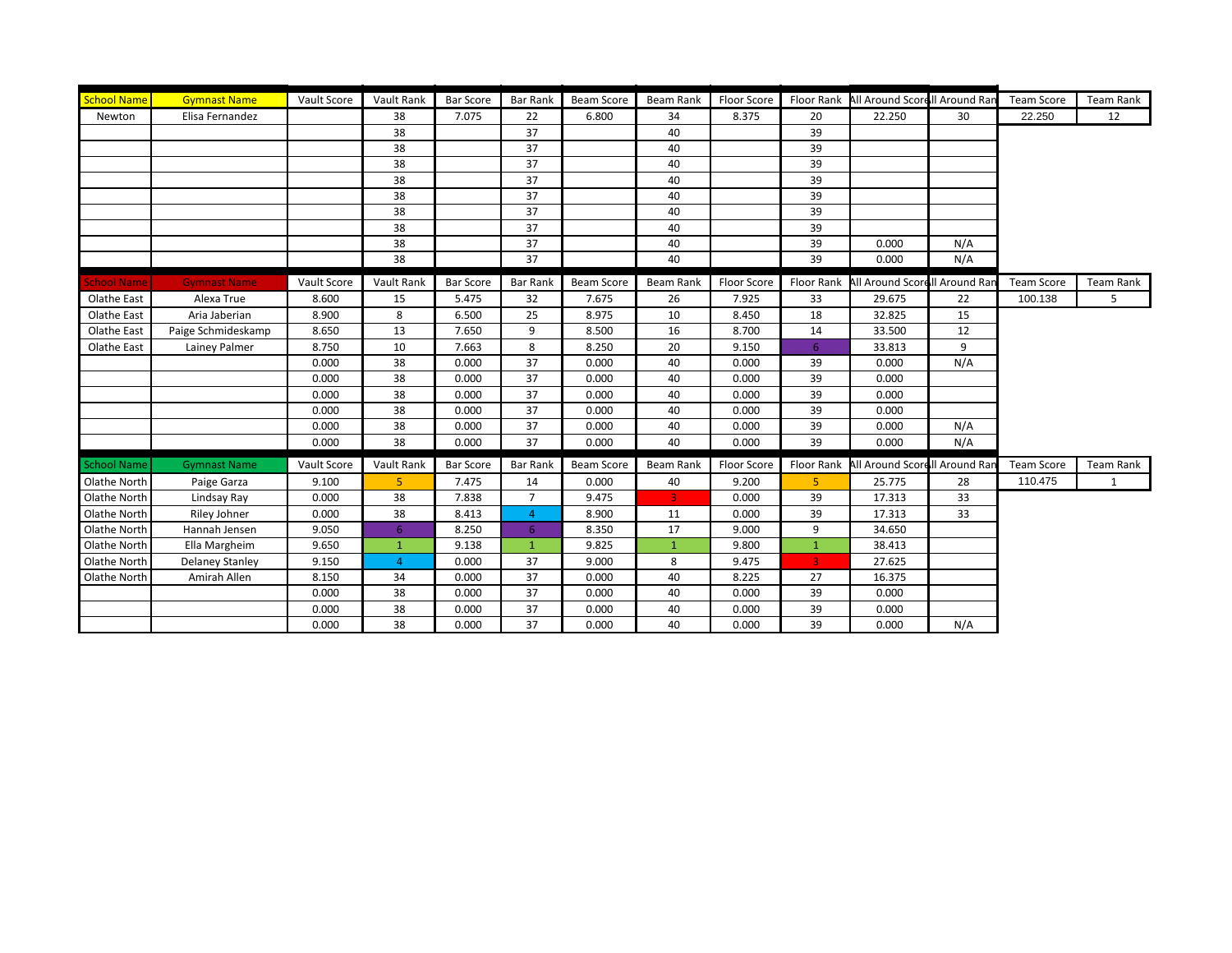| <b>School Name</b> | <b>Gymnast Name</b>   | Vault Score | Vault Rank     | <b>Bar Score</b> | <b>Bar Rank</b> | Beam Score        | Beam Rank      | Floor Score |                   | Floor Rank All Around Scorell Around Ran |                | <b>Team Score</b> | <b>Team Rank</b> |
|--------------------|-----------------------|-------------|----------------|------------------|-----------------|-------------------|----------------|-------------|-------------------|------------------------------------------|----------------|-------------------|------------------|
| Olathe NW          | Alexis Wolcott        | 8.700       | 12             | 5.800            | 31              | 6.475             | 37             | 8.425       | 19                | 29.400                                   | 24             | 95.650            | 6                |
| Olathe NW          | Ashley Ellingson      | 8.400       | 26             | 6.150            | 28              | 7.025             | 31             | 8.250       | 25                | 29.825                                   | 21             |                   |                  |
| Olathe NW          | Emmy Keller           | 9.400       | 2 <sup>2</sup> | 8.500            | 3               | 9.025             | $\overline{7}$ | 9.500       | 2 <sup>1</sup>    | 36.425                                   | $\overline{3}$ |                   |                  |
|                    |                       | 0.000       | 38             | 0.000            | 37              | 0.000             | 40             | 0.000       | 39                | 0.000                                    | N/A            |                   |                  |
|                    |                       | 0.000       | 38             | 0.000            | 37              | 0.000             | 40             | 0.000       | 39                | 0.000                                    | N/A            |                   |                  |
|                    |                       | 0.000       | 38             | 0.000            | 37              | 0.000             | 40             | 0.000       | 39                | 0.000                                    | N/A            |                   |                  |
|                    |                       | 0.000       | 38             | 0.000            | 37              | 0.000             | 40             | 0.000       | 39                | 0.000                                    | N/A            |                   |                  |
|                    |                       | 0.000       | 38             | 0.000            | 37              | 0.000             | 40             | 0.000       | 39                | 0.000                                    | N/A            |                   |                  |
|                    |                       | 0.000       | 38             | 0.000            | 37              | 0.000             | 40             | 0.000       | 39                | 0.000                                    | N/A            |                   |                  |
|                    |                       | 0.000       | 38             | 0.000            | 37              | 0.000             | 40             | 0.000       | 39                | 0.000                                    | N/A            |                   |                  |
| <b>School Name</b> | <b>Gymnast Name</b>   | Vault Score | Vault Rank     | <b>Bar Score</b> | <b>Bar Rank</b> | Beam Score        | Beam Rank      | Floor Score | Floor Rank        | All Around Scorell Around Ran            |                | <b>Team Score</b> | Team Rank        |
| Olathe South       | <b>Emily Forshee</b>  | 8.100       | 37             | 6.025            | 29              | 6.475             | 37             | 7.575       | 35                | 28.175                                   | 26             | 94.575            | $7^{\circ}$      |
| Olathe South       | Natalie Gulick        | 8.400       | 26             | 7.450            | 15              | 8.000             | 22             | 8.250       | 25                | 32.100                                   | 17             |                   |                  |
| Olathe South       | <b>Madelyn Fletes</b> | 8.600       | 15             | 7.550            | 12              | 9.000             | 8              | 9.150       | 6                 | 34.300                                   | $\overline{7}$ |                   |                  |
|                    |                       | 0.000       | 38             | 0.000            | 37              | 0.000             | 40             | 0.000       | 39                | 0.000                                    | N/A            |                   |                  |
|                    |                       | 0.000       | 38             | 0.000            | 37              | 0.000             | 40             | 0.000       | 39                | 0.000                                    | N/A            |                   |                  |
|                    |                       | 0.000       | 38             | 0.000            | 37              | 0.000             | 40             | 0.000       | 39                | 0.000                                    | N/A            |                   |                  |
|                    |                       | 0.000       | 38             | 0.000            | 37              | 0.000             | 40             | 0.000       | 39                | 0.000                                    | N/A            |                   |                  |
|                    |                       | 0.000       | 38             | 0.000            | 37              | 0.000             | 40             | 0.000       | 39                | 0.000                                    | N/A            |                   |                  |
|                    |                       | 0.000       | 38             | 0.000            | 37              | 0.000             | 40             | 0.000       | 39                | 0.000                                    | N/A            |                   |                  |
|                    |                       | 0.000       | 38             | 0.000            | 37              | 0.000             | 40             | 0.000       | 39                | 0.000                                    | N/A            |                   |                  |
| <b>School Name</b> | <b>Gymnast Name</b>   | Vault Score | Vault Rank     | <b>Bar Score</b> | Bar Rank        | <b>Beam Score</b> | Beam Rank      | Floor Score | <b>Floor Rank</b> | All Around Scorell Around Rar            |                | <b>Team Score</b> | Team Rank        |
| Olathe West        | Gabby Clinkinbeard    | 8.500       | 21             | 6.363            | 27              | 7.850             | 25             | 8.525       | 16                | 31.238                                   | 19             | 100.963           | $\overline{2}$   |
| Olathe West        | Dari Johnson          | 8.450       | 23             | 7.450            | 15              | 8.625             | 13             | 8.750       | 13                | 33.275                                   | 13             |                   |                  |
| Olathe West        | Alexis Purdy          | 8.650       | 13             | 8.950            | $\overline{2}$  | 9.500             | $\overline{2}$ | 9.350       | $\overline{4}$    | 36.450                                   | $\overline{2}$ |                   |                  |
|                    |                       | 0.000       | 38             | 0.000            | 37              | 0.000             | 40             | 0.000       | 39                | 0.000                                    | N/A            |                   |                  |
|                    |                       | 0.000       | 38             | 0.000            | 37              | 0.000             | 40             | 0.000       | 39                | 0.000                                    | N/A            |                   |                  |
|                    |                       | 0.000       | 38             | 0.000            | 37              | 0.000             | 40             | 0.000       | 39                | 0.000                                    | N/A            |                   |                  |
|                    |                       | 0.000       | 38             | 0.000            | 37              | 0.000             | 40             | 0.000       | 39                | 0.000                                    | N/A            |                   |                  |
|                    |                       | 0.000       | 38             | 0.000            | 37              | 0.000             | 40             | 0.000       | 39                | 0.000                                    | N/A            |                   |                  |
|                    |                       | 0.000       | 38             | 0.000            | 37              | 0.000             | 40             | 0.000       | 39                | 0.000                                    | N/A            |                   |                  |
|                    |                       | 0.000       | 38             | 0.000            | 37              | 0.000             | 40             | 0.000       | 39                | 0.000                                    | N/A            |                   |                  |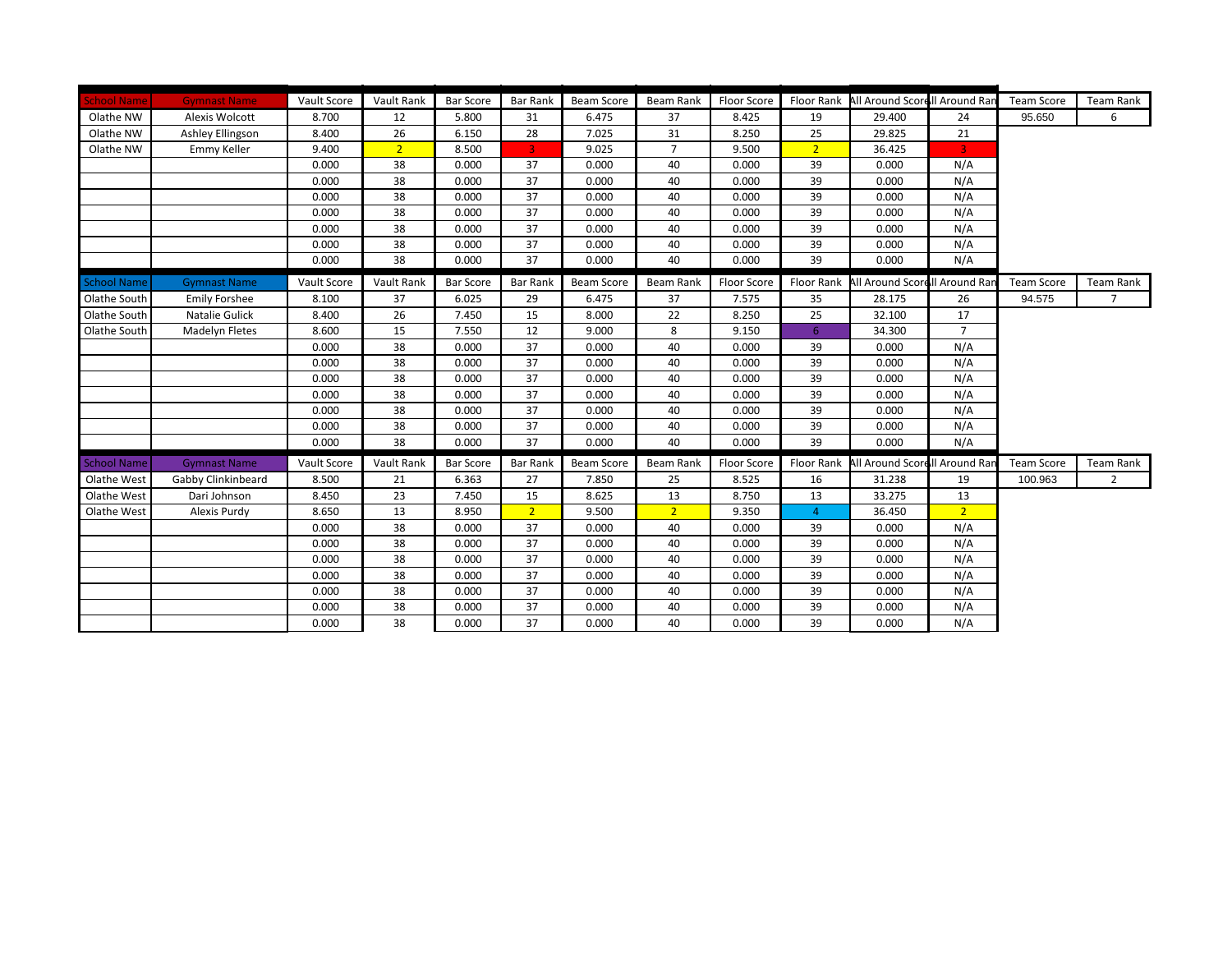| <b>School Name</b>                        | <b>Gymnast Name</b>  | Vault Score | Vault Rank     | <b>Bar Score</b> | Bar Rank        | Beam Score        | Beam Rank      | <b>Floor Score</b> |            | Floor Rank All Around Scorell Around Ran |            | <b>Team Score</b> | Team Rank |
|-------------------------------------------|----------------------|-------------|----------------|------------------|-----------------|-------------------|----------------|--------------------|------------|------------------------------------------|------------|-------------------|-----------|
| SM East                                   | Caroline Gorman      | 8.800       | 9              | 7.288            | 20              | 8.625             | 13             | 8.300              | 23         | 33.013                                   | 14         | 33.013            | 11        |
|                                           |                      | 0.000       | 38             | 0.000            | 37              | 0.000             | 40             | 0.000              | 39         | 0.000                                    | N/A        |                   |           |
|                                           |                      | 0.000       | 38             | 0.000            | 37              | 0.000             | 40             | 0.000              | 39         | 0.000                                    | N/A        |                   |           |
|                                           |                      | 0.000       | 38             | 0.000            | 37              | 0.000             | 40             | 0.000              | 39         | 0.000                                    | N/A        |                   |           |
|                                           |                      | 0.000       | 38             | 0.000            | 37              | 0.000             | 40             | 0.000              | 39         | 0.000                                    | N/A        |                   |           |
|                                           |                      | 0.000       | 38             | 0.000            | 37              | 0.000             | 40             | 0.000              | 39         | 0.000                                    | N/A        |                   |           |
|                                           |                      | 0.000       | 38             | 0.000            | 37              | 0.000             | 40             | 0.000              | 39         | 0.000                                    | N/A        |                   |           |
|                                           |                      | 0.000       | 38             | 0.000            | 37              | 0.000             | 40             | 0.000              | 39         | 0.000                                    | N/A        |                   |           |
|                                           |                      | 0.000       | 38             | 0.000            | 37              | 0.000             | 40             | 0.000              | 39         | 0.000                                    | N/A        |                   |           |
|                                           |                      | 0.000       | 38             | 0.000            | 37              | 0.000             | 40             | 0.000              | 39         | 0.000                                    | N/A        |                   |           |
| School Name                               | <b>Gymnast Name</b>  | Vault Score | Vault Rank     | <b>Bar Score</b> | <b>Bar Rank</b> | <b>Beam Score</b> | Beam Rank      | Floor Score        | Floor Rank | All Around Scorell Around Ran            |            | <b>Team Score</b> | Team Rank |
| SM North                                  | Aniah Grady          | 0.000       | 38             | 0.000            | 37              | 7.900             | 23             | 0.000              | 39         | 7.900                                    | 46         | 7.900             | 14        |
|                                           |                      | 0.000       | 38             | 0.000            | 37              | 0.000             | 40             | 0.000              | 39         | 0.000                                    | N/A        |                   |           |
|                                           |                      | 0.000       | 38             | 0.000            | 37              | 0.000             | 40             | 0.000              | 39         | 0.000                                    | N/A        |                   |           |
|                                           |                      | 0.000       | 38             | 0.000            | 37              | 0.000             | 40             | 0.000              | 39         | 0.000                                    | N/A        |                   |           |
|                                           |                      | 0.000       | 38             | 0.000            | 37              | 0.000             | 40             | 0.000              | 39         | 0.000                                    | N/A        |                   |           |
|                                           |                      | 0.000       | 38             | 0.000            | 37              | 0.000             | 40             | 0.000              | 39         | 0.000                                    | N/A        |                   |           |
|                                           |                      | 0.000       | 38             | 0.000            | 37              | 0.000             | 40             | 0.000              | 39         | 0.000                                    | N/A        |                   |           |
|                                           |                      | 0.000       | 38             | 0.000            | 37              | 0.000             | 40             | 0.000              | 39         | 0.000                                    | N/A        |                   |           |
|                                           |                      | 0.000       | 38             | 0.000            | 37              | 0.000             | 40             | 0.000              | 39         | 0.000                                    | N/A        |                   |           |
|                                           |                      | 0.000       | 38             | 0.000            | 37              | 0.000             | 40             | 0.000              | 39         | 0.000                                    | N/A        |                   |           |
| School Name                               | <b>Gymnast Name</b>  | Vault Score | Vault Rank     | <b>Bar Score</b> | <b>Bar Rank</b> | Beam Score        | Beam Rank      | Floor Score        | Floor Rank | All Around Scorell Around Rar            |            | <b>Team Score</b> | Team Rank |
|                                           |                      |             |                |                  |                 |                   |                |                    |            |                                          |            |                   |           |
| <b>SM Northwest</b>                       | Makayla Hoffman      | 8.250       | 32             | 6.700            | 24              | 8.100             | 21             | 8.350              | 21         | 31.400                                   | 18         | 100.813           | 3         |
| <b>SM Northwes</b>                        | Chloe Carter         | 8.550       | 19             | 7.213            | 21              | 8.350             | 17             | 8.050              | 31         | 32.163                                   | 16         |                   |           |
|                                           | Kadence Peel         | 8.600       | 15             | 7.625            | 11              | 9.200             | $\overline{4}$ | 8.300              | 23         | 33.725                                   | 10         |                   |           |
| <b>SM Northwest</b>                       | Kaia Givner          | 9.350       | 3              | 8.350            | 5               | 8.600             | 15             | 8.325              | 22         | 34.625                                   | 5          |                   |           |
| <b>SM Northwest</b><br><b>SM Northwes</b> | <b>Ashley Broils</b> | 0.000       | 38             | 0.000            | 37              | 7.025             | 31             | 0.000              | 39         | 7.025                                    | 48         |                   |           |
| <b>SM Northwes</b>                        | Emelia Fothergill    | 8.300       | $30\,$         | 0.000            | 37              | 0.000             | 40             | 7.200              | 37         | 15.500                                   | 41         |                   |           |
|                                           |                      | 0.000       | 38             | 0.000            | 37              | 0.000             | 40             | 0.000              | 39         | 0.000                                    | N/A        |                   |           |
|                                           |                      | 0.000       | 38             | 0.000            | 37              | 0.000             | 40             | 0.000              | 39         | 0.000                                    | N/A        |                   |           |
|                                           |                      | 0.000       | 38             | 0.000            | 37              | 0.000             | 40             | 0.000              | 39         | 0.000                                    | N/A        |                   |           |
|                                           |                      | 0.000       | 38             | 0.000            | 37              | 0.000             | 40             | 0.000              | 39         | 0.000                                    | N/A        |                   |           |
| <b>School Name</b>                        | <b>Gymnast Name</b>  | Vault Score | Vault Rank     | <b>Bar Score</b> | <b>Bar Rank</b> | <b>Beam Score</b> | Beam Rank      | Floor Score        | Floor Rank | All Around Scorell Around Rar            |            | <b>Team Score</b> | Team Rank |
| SM West                                   | Jeanine Houghton     | 8.950       | $\overline{7}$ | 7.350            | 18              | 0.000             | 40             | 0.000              | 39         | 16.300                                   | 39         | 16.300            | 13        |
|                                           |                      | 0.000       | 38             | 0.000            | 37              | 0.000             | 40             | 0.000              | 39         | 0.000                                    | N/A        |                   |           |
|                                           |                      | 0.000       | 38             | 0.000            | 37              | 0.000             | 40             | 0.000              | 39         | 0.000                                    | N/A        |                   |           |
|                                           |                      | 0.000       | 38             | 0.000            | 37              | 0.000             | 40             | 0.000              | 39         | 0.000                                    | N/A        |                   |           |
|                                           |                      | 0.000       | 38             | 0.000            | 37              | 0.000             | 40             | 0.000              | 39         | 0.000                                    | N/A        |                   |           |
|                                           |                      | 0.000       | 38             | 0.000            | 37              | 0.000             | 40             | 0.000              | 39         | 0.000                                    | N/A        |                   |           |
|                                           |                      | 0.000       | 38             | 0.000            | 37              | 0.000             | 40             | 0.000              | 39         | 0.000                                    | N/A        |                   |           |
|                                           |                      | 0.000       | 38             | 0.000            | 37              | 0.000             | 40             | 0.000              | 39         | 0.000                                    | N/A        |                   |           |
|                                           |                      | 0.000       | 38             | 0.000            | 37              | 0.000             | 40             | 0.000              | 39         | 0.000                                    | N/A<br>N/A |                   |           |